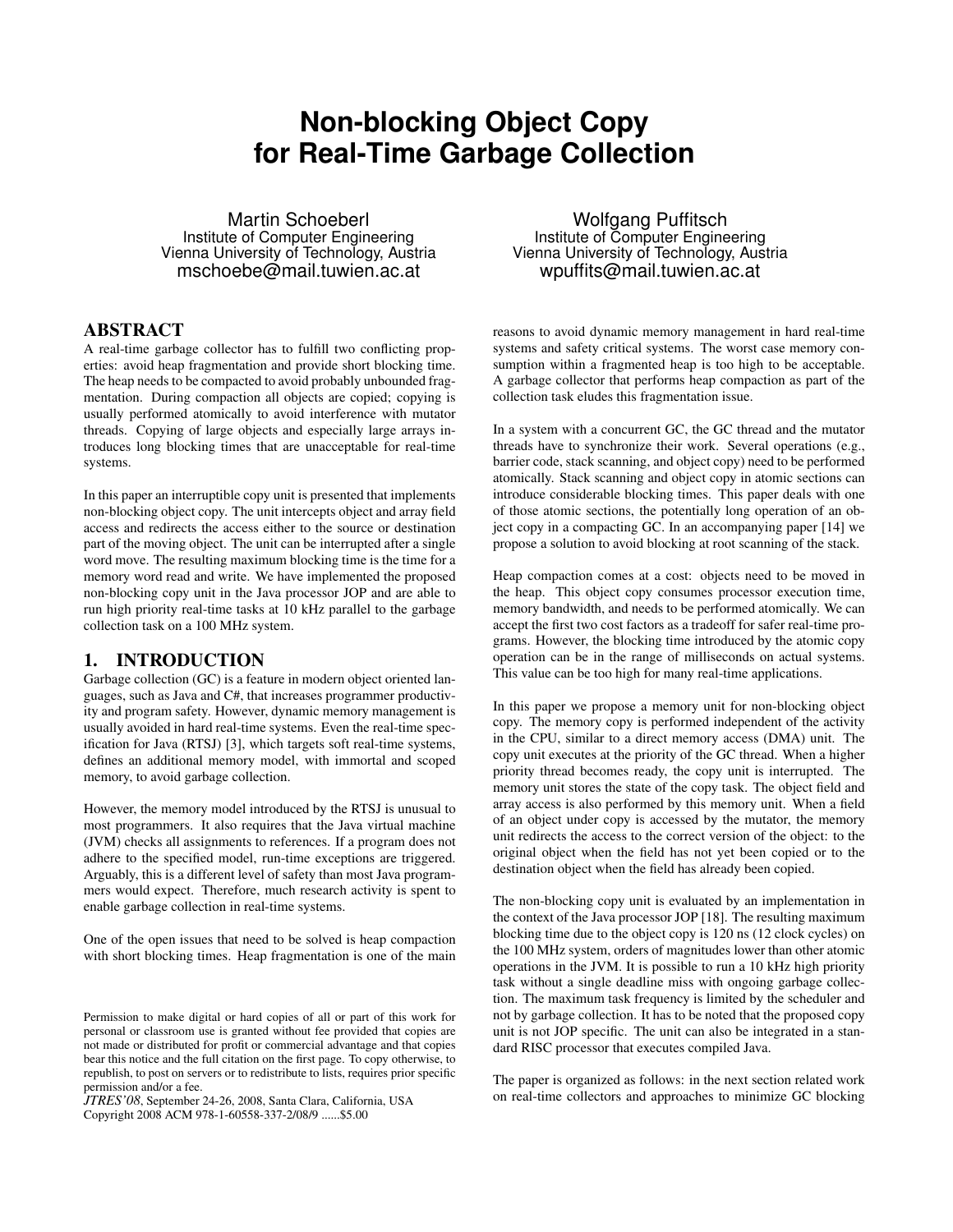time is presented. Section 3 presents the idea of non-blocking object and array copy. The implementation within the Java processor JOP is described in Section 4. The design is evaluated in Section 5 and the findings are discussed in Section 6. The paper is concluded in Section 7.

## 2. RELATED WORK

Real-time garbage collection research dates back to the 1970s where collectors for LISP and ML have been developed. Therefore, a vast number of papers on real-time garbage collection have been published. A good introduction to garbage collection techniques can be found in Wilson's survey [24] and in [7].

The simplest way to avoid blocking times due to object copying is simply to avoid moving objects at all. The real-time GC of the JamaicaVM does exactly this [22]. Objects and arrays are split into fix sized blocks and are never moved. This approach trades external fragmentation for internal fragmentation. However, the internal fragmentation can be bounded.

The Metronome GC splits arrays, similar to the JamaicaVM approach, into small chunks called Arraylets [1]. Metronome compacts the heap to avoid fragmentation and the Arraylets reduce blocking time on the copy of large arrays. Both approaches, the JamaicaVM GC and Metronome, have to pay the price of a more complex (and time consuming) array access.

Another approach to allow interruption of GC copy is to perform field writes to both copies of the object or array [6]. This approach slows down write access, but those are less common than read accesses. The main drawback of this solution is the additional pointer needed between the two copies of the object. Nettles and O'Toole propose a GC where the mutator is allowed to modify the original copy of the objects [9]. All writes are recorded in a mutation log and the GC has to apply the writes from this log after updating the pointer(s) to the new object copy.

Nilsen and Schmidt propose hardware support, the object-space manager (OSM), for real-time GC on a standard RISC processor [10]. The concurrent GC is based on [2], but the concurrency is of finer grain than the original Baker algorithm as it allows the mutator to continue during the object copy. The OSM redirects field access to the correct location for an object that is currently being copied.

The clever usage of atomic two-field compare-and-swap (CAS) operations for an incremental object copy is proposed in [13]. During the copy process, an object is expanded to an intermediate wide version and an uninitialized narrow version in tospace. The wide version is protected by CAS operations. However, this solution introduces some overheads to the mutator field access especially during the copy process. In the worst case, the mutator has to expand the object to the wide version on a field write.

Meyer presents a hardware implementation of Baker's read-barrier [2] in an object-based RISC processor [8]. The cost of the readbarrier is between 5 and 50 clock cycles. The resulting minimum mutator utilization (MMU) for a time quantum of 1 ms was measured to be 55%. For a real-time task with a period of 1 kHz the resulting overhead is about a factor of 2. We consider the 50 cycles, even if they are quite low, too expensive for a read-barrier and use the Brooks-style [4] indirection instead.

The solution proposed by Meyer for object-oriented systems also contains a garbage collection coprocessor in the same chip. Close interaction between the RISC pipeline and the GC coprocessor allow the redirection for field access in the correct semi-space with a concurrent object copy. The hardware cost of this feature is given as an additional word for the back-link in every pointer register and every attribute cache line. The only additional runtime cost is on an attribute cache miss. In that case, two instead of one memory accesses resolve the cache miss. It is not explicitly described in the paper when the GC coprocessor performs the object copy. We assume that the memory copy is performed in parallel with the execution of the RISC pipeline. In that case, the GC unit *steals* memory bandwidth from the application thread. Our copy unit, in contrast, respects thread priorities and has no influence on the worst-case execution time (WCET) of hard real-time threads.

The Java processor SHAP [26], with a pipeline and cache architecture based on the architecture of JOP, contains a memory management unit with a hardware GC. That unit redirects field and array access during a copy operation of the GC unit.

The three hardware-assisted GC proposals [10, 8, 26] do not address the influence of the copy hardware on the WCET of the mutator threads. It is known that background DMA complicates WCET analysis. In our proposal, we allow object copy only when the GC thread is running. Therefore, that task is simple to integrate into the schedulability analysis. Scheduling the GC thread at low priority and providing an interruptible (non-blocking) object copy result in 100% MMU for high priority real-time tasks.

Compared to a to a fix block size GC (e.g., the JamaicaVM approach) a compacting GC avoids the internal fragmentation. The tradeoff is the additional memory bandwidth that is consumed by the object copy and the handling of the object relocation. Field and array accesses need two and three memory accesses for an object layout with a handle indirection. In the JamaicaVM the cost of the field and array access varies and depends on the location of the field or the layout of the array. In the average case the cost of a field access is close to one and of an array access close to two memory accesses [21]. With the jvm98 benchmarks most arrays are allocated contiguous instead of a tree of fix sized blocks. However, in the worst case a tree needs to be traversed and 2+*d* memory accesses are needed for a tree of depth *d*. Constant access time is simpler to handle by WCET analysis than a location and organization dependent access time.

## 3. NON-BLOCKING OBJECT COPY

Copying large arrays and objects in a compacting GC attributes to the largest blocking times. To avoid losing updates on the object during copying (write to fields that are already copied), it is usually performed atomically. To avoid those long blocking times in a realtime GC, we propose an interruptible copy unit. The copy unit has two important properties:

- It can be preempted at single word copy boundaries
- The copy process is executed at the GC thread priority

A real-time GC needs to be interruptible by higher priority threads. If the copy task is performed by the hardware, which works autonomously in its own hardware thread, that hardware also needs to be interrupted on a thread switch. Furthermore, the copy task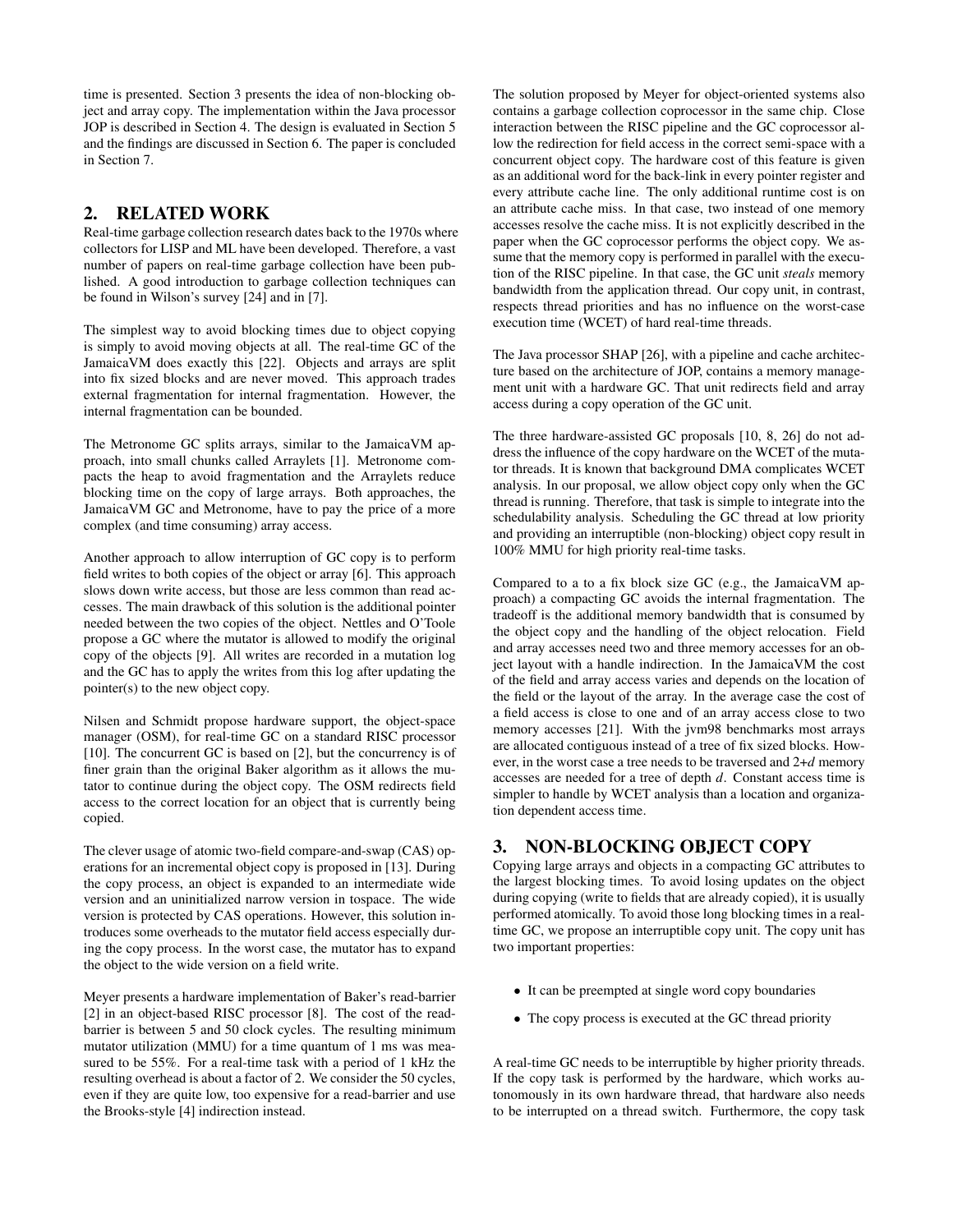

Figure 1: Memory controller state machine with background copy

needs to be restarted at the correct time, i.e., when no thread with a priority higher than the GC thread priority is ready.

A simplified solution is to start the copy as a background DMA operation and let the GC thread wait for completion before continuing the GC work. However, this background activity, even when interruptible at word boundaries, changes the WCET of high priority threads. It *steals* memory cycles from those threads. Even when the copy unit starts at idle cycles it will still block incoming read or write requests from the real-time threads during the copy. Therefore, it will delay most of the load and store instructions.

Figure 1 shows a simplified state diagram of the memory controller that performs the background copy. From the *idle* state either a normal read, normal write or a start of the copy task is performed. The states of the copy task are: start with setting a flag that an object copy is pending, perform the copy (via states *copy read* and *copy write*), and end with the reset of the copy flag. After each write in the copy loop the CPU is checked for an outstanding read or write request. In that case the copy task stops and that request is fulfilled. A stopped copy is resumed from states *read* and *write* if the copy flag is set.

For time predictability we need a complete stop of the copy task on a software thread switch (from the GC thread to an application thread). Two solutions are possible: (a) integrate the control of the copy task into the scheduler, or (b) let the copy unit itself detect a thread switch.

For the first solution the stopping of the copy unit is integrated into the scheduler. On a non-GC thread dispatch the scheduler has to



Figure 2: Memory controller state machine with interruptible copy

explicitly stop the copy task. However, this approach needs integration of GC related work into the scheduler, which is not possible in all JVMs.

The second approach is to interrupt the copy task by a normal memory operation (read or write). Interruption can be detected by the memory unit by a pending read or write request. During the object copy the GC thread performs a busy wait on the status of the copy. Therefore, the GC thread does not access main memory at this time. If the memory unit recognizes a read or write request it comes from an application thread that interrupted the GC thread. That request is the signal to stop copying. The state machine for this behavior is depicted in Figure 2. As in the former state machine the copy loop can be interrupted by a pending read or write request. The difference is that there is no automatic transition from the *read* and *write* state back to the copy loop. The copy task needs to be explicitly restarted from the processor as indicated by the transition from *idle* to *copy read*.

The remaining question is how to restart the copy task? Similar to the stopping of the copy unit, two solutions are possible: (a) the scheduler restarts the copy task, or (b) the GC thread performs the restart.

The scheduler integration works as follows: When the GC thread is about to be rescheduled, the scheduler has to resume the copy operation as well. This approach is only possible when the scheduler has knowledge about the thread types (mutator or GC thread). Scheduling and dispatching are atomic operations with respect to software threads (only higher priority interrupt handlers are allowed to interrupt the scheduler). Performing the copy unit restart within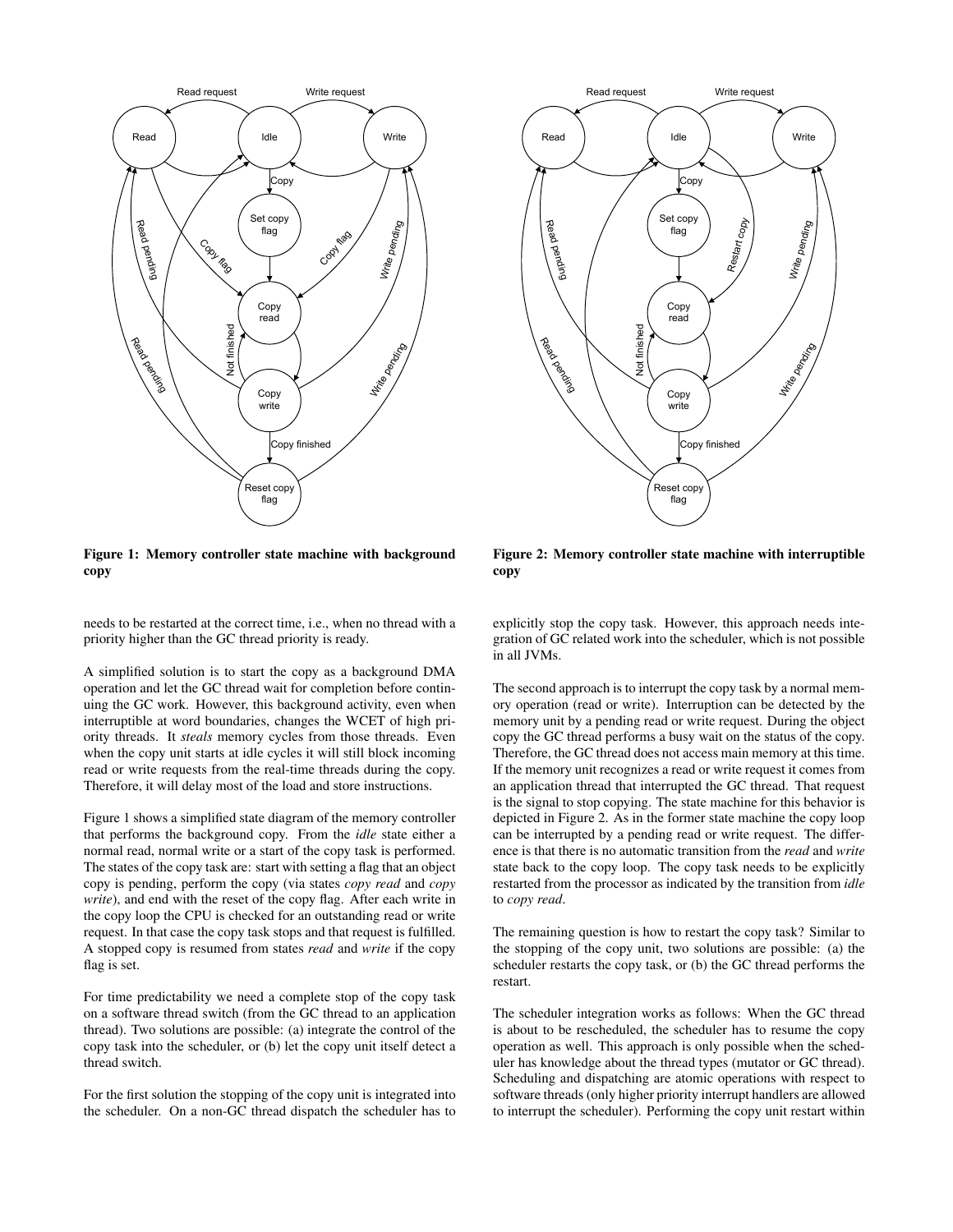```
startCopy(src, dst, size);
while (!copyFinished()) {
    if (copyInterrupted()) {
        restartCopy();
    }
}
synchronized (GC.mutex) {
    updateHandle(handle, dst);
}
```
#### Figure 3: Busy waiting copy loop in the GC thread with copy restart

this atomic operation slightly increases the blocking time introduced by the scheduler.

The proposed solution lets the GC thread resume the copy task when getting rescheduled. To perform this function, the GC thread needs to know that it was preempted – an information that is usually not available for a thread. However, the copy unit preserves this information and the state *interrupted* can be queried by the GC from the copy unit in the copy loop.

Figure 3 shows the copy code in the GC. The GC thread kicks off the copy task with startCopy() and performs a busy wait till the copy task is finished – copyFinished() returns true. Within the loop the state of the copy state machine is checked with copyInterrupted() and the copy task is restarted if necessary. It has to be noted that this busy waiting loop does not consume any memory bandwidth. The code is executed from the instruction cache, stack operations are performed in the stack cache, and all state queries go via an onchip bus directly to the memory controller. The memory controller can perform the copy at maximum speed during the GC busy wait. At the end of the copying process, the reference to the object in the handle is updated atomically.

A further simplification of the copy unit is possible when the GC thread triggers only single word copies in a tight loop. The copy process is automatically preempted when the GC thread gets preempted. No restart is necessary due to the incremental copy trigger and the polling for the finished copy task can be omitted. The disadvantage of this simplification is the slower copy of the object.

## 4. IMPLEMENTATION

We implemented the proposed non-blocking copy unit in the Java processor JOP [18]. JOP was designed from scratch as a real-time processor [16] to simplify the low-level part of WCET analysis. The main benefit of a Java processor for real-time Java is the possibility to perform WCET analysis at bytecode level [19].

In the following section the GC algorithm that is part of the JOP runtime environment is briefly described. It has to be noted that the proposed copy unit is independent of the processor platform and also independent from the GC algorithm.

## 4.1 The GC Algorithm

The collector for JOP is a concurrent copy collector [15, 20] based on [2, 5]. Baker's expensive read-barrier is avoided by using a write-barrier and performing the object copy in the collector thread. Therefore, the collector is concurrent and resembles the collectors presented by Steele [23] and Dijkstra et al. [5]. The collector and

```
private static void putfield_ref(int ref, int value,
                                     int index) {
    synchronized (GC.mutex) {
        // snapshot-at-beginning barrier
        int oldVal = Native.getField(ref, index);
        // Is it white?
        if (oldVal!=0 &&
            Native.rdMem(oldVal+GC.OFF_SPACE)!=GC.toSpace) {
            // mark gray
            GC.push(oldVal);
        }
        // assign value
        Native.putField(ref, value, index);
    }
}
```
#### Figure 4: Snapshot-at-beginning write-barrier in JOP's JVM

the mutator are synchronized by two barriers. A Brooks-style [4] forwarding directs the access to the object either into tospace or fromspace. The forwarding pointer is kept in a separate handle area as proposed in [11]. The separate handle area reduces the space overheads as only one pointer is needed for both object copies. Furthermore, the indirection pointer does not need to be copied. The handle also contains other object related data, such as type information, and the mark list. The objects in the heap only contain the fields and no object header.

The second synchronization barrier is a *snapshot-at-beginning* writebarrier [25]. A snapshot-at-beginning write-barrier synchronizes the mutator with the collector on a reference store into a static field, an object field, or an array. The *to be overwritten* field is shaded gray as shown in Figure 4. An object is shaded gray by pushing the reference of the object onto the mark stack.<sup>1</sup> Further scanning and copying into tospace – coloring it black – is left to the GC thread. One field in the handle area is used to implement the mark stack as a simple linked list.

This write-barrier and atomic stack scanning allow using expensive write-barriers only for reference field access (putfield, putstatic, and aastore in Java bytecode). Local variables and the operand stack need no barrier protection.

Note that field and array access is implemented in hardware on JOP. Only write accesses to reference fields need to be protected by the write-barrier, which is implemented in software. During class linking all write operations to reference fields (putfield and putstatic when accessing reference fields) are replaced by a JVM internal bytecodes (e.g., putfield\_ref) to execute the write-barrier code as shown in Figure 4.

The methods of class Native are JVM internal methods needed to implement part of the JVM in Java. The methods are replaced by regular or JVM internal bytecodes during class linking. Methods getField(ref, index) and putField(ref, value, index) map to the JVM bytecodes getfield and putfield. The method rdMem() is an example of an internal JVM bytecode and performs a memory read. The null pointer check for putfield ref is implicitly performed by the hardware implementation of getfield that is executed by Native.getField(). The hardware implementation of getfield triggers an

<sup>&</sup>lt;sup>1</sup>Although the GC is a copying collector a mark stack is needed to perform the object copy in the GC thread and not by the mutator.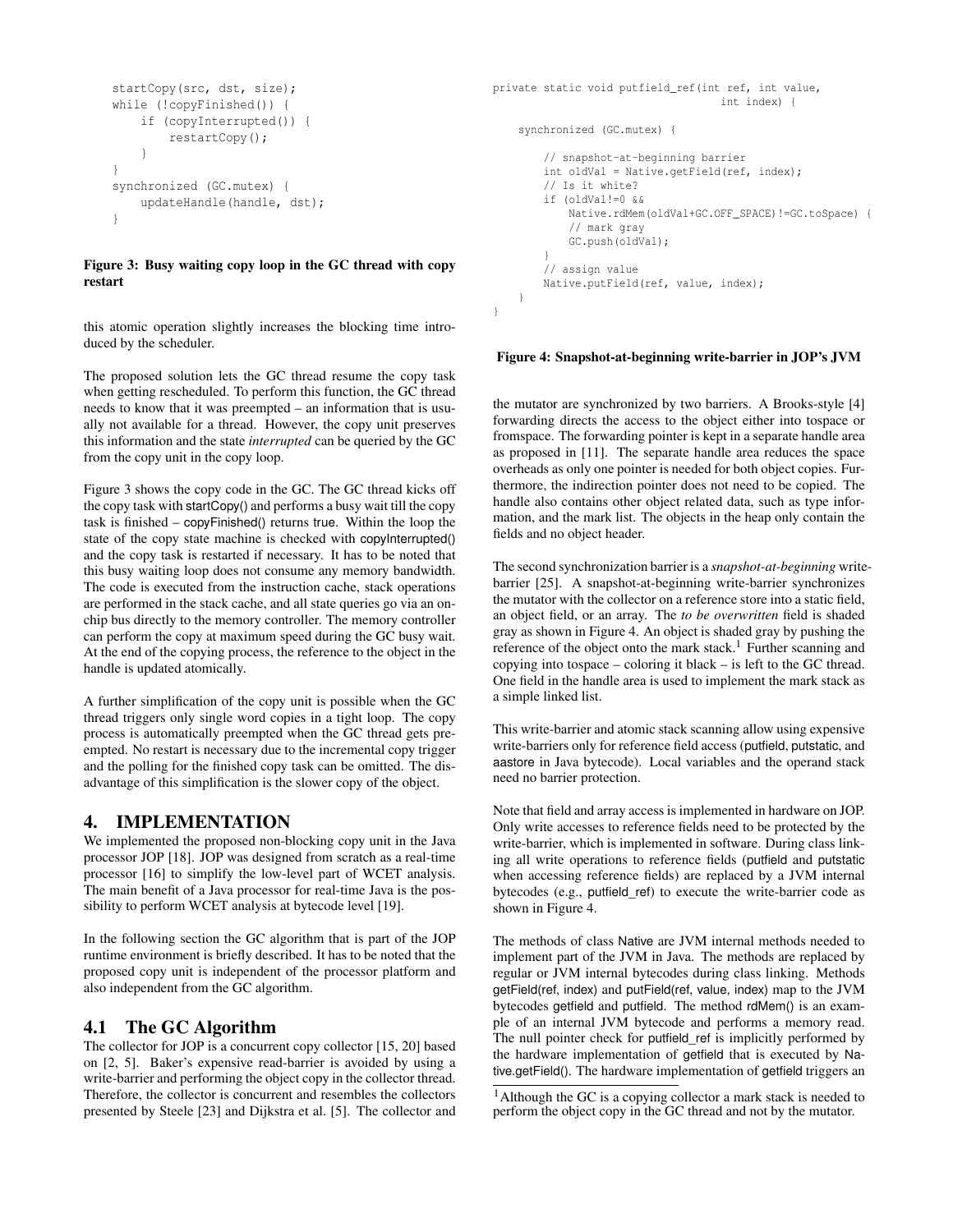

Figure 5: Redirection of a putfield operation by the memory unit

exception interrupt when the reference is null. The implementation of the write-barrier shows how a bytecode is substituted by a special version (pufield\_ref), but uses in the software implementation the hardware implementation of that bytecode (Naitve.putfield()).

In principle this write-barrier could also be implemented in microcode to avoid the expensive invoke of a Java method. However, the interaction with the GC, which is written in Java, is simplified by the Java implementation. As a future optimization we intend to inline the write-barrier code.

The collector runs in its own thread and the priority is assigned according to the deadline, which equals the period of the GC cycle. As the GC period is usually longer than the mutator task deadlines, the GC runs at the lowest priority. When a high priority task becomes ready, the GC thread will be preempted. Atomic operations of the GC are protected simply by turning the timer interrupt off.<sup>2</sup> Those atomic sections lead to release jitter of the real-time tasks and shall be minimized. It has to be noted that the GC protection with interrupt disabling is not an option for multiprocessor systems.

## 4.2 The Memory Controller

The memory controller in JOP already implements the field and array access in hardware. The hardware implementation of those functions reduces the overheads of the read-barrier (the handle indirection) and speeds up null pointer and bounds checks [17]. This memory controller is extended with a copy function and the redirection of field and array accesses to the correct part of the object.

Figure 5 shows an example of the write access to an object that is under copy from address src to address dst. The index i points to the next word that will be moved. The object contains four fields (a, b, c, and d). Gray memory cells show the current locations of the fields. Fields a and b are already in tospace, fields c and d are in the original object in fromspace. The upper figure shows the access

```
memCopy:
    distance <= dst-src;
    tmp <= read(src+i);
    write(dst+i, tmp);
getfield:
    if (ref==0) trigger exception;
    addr <= read(ref);
    if (addr==src and index<i)
        value <= read(addr+index+distance);
    else
        value <= read(addr+index);
```
#### Figure 6: The algorithm in the memory unit for a copy step and bytecode getfield

to field d that goes to the original object. The lower figure shows the redirection of the access to field b into the tospace copy of the object.

Figure 6 shoes the hardware implementation of the copy function and bytecode getfield in pseudo code. Note that all operations without data dependencies are executed in parallel in the hardware, e.g., the calculation of distance and the start of the memory access with read().

We have implemented the simplified version of the copy unit with the simple interaction with the GC thread. Instead of kicking off the whole copy task once and restarting it after preemption, the copy task is continually triggered for individual words in the GC loop. The following code fragment shows that loop.

```
for (i=0; i < size; i++) {
    Native.memCopy(dst, src, i);
}
```
The method memCopy() is mapped to a JVM internal bytecode and triggers the hardware to perform a single word copy from src to dst at offset i. Note that this loop is not protected by a synchronized block and can be preempted when a high priority thread becomes ready. The copy task is preempted implicitly as well. When the GC thread is running again, it just continues to copy the object.

The advantage of that implementation is a simple state machine in the memory unit and less hardware resource consumption. The disadvantage is the slower copying of the object. A hardware implementation of the copy operation could perform a single word copy in 5 cycles (two cycles for the word read and 3 cycles for the word write) on the actual platform. Copy of a single word with the simplified solution takes 27 cycles: 12 cycles are spent in the JVM internal bytecode and 15 cycles are loop overhead and pushing the arguments for memCopy() onto the operand stack. The maximum blocking time of the copy operation is the execution of the internal bytecode,<sup>3</sup> therefore, 12 clock cycles.

One important feature of the memory controller is the redirection of field and array access to the correct copy of the object. Field and array access are already part of the memory unit [17]. Therefore, the pointer of the access just needs to be compared with the

 $2$ If interrupt handlers are allowed to change the object graph those interrupts also need to be disabled.

<sup>&</sup>lt;sup>3</sup>Interrupts are only accepted at bytecode boundaries.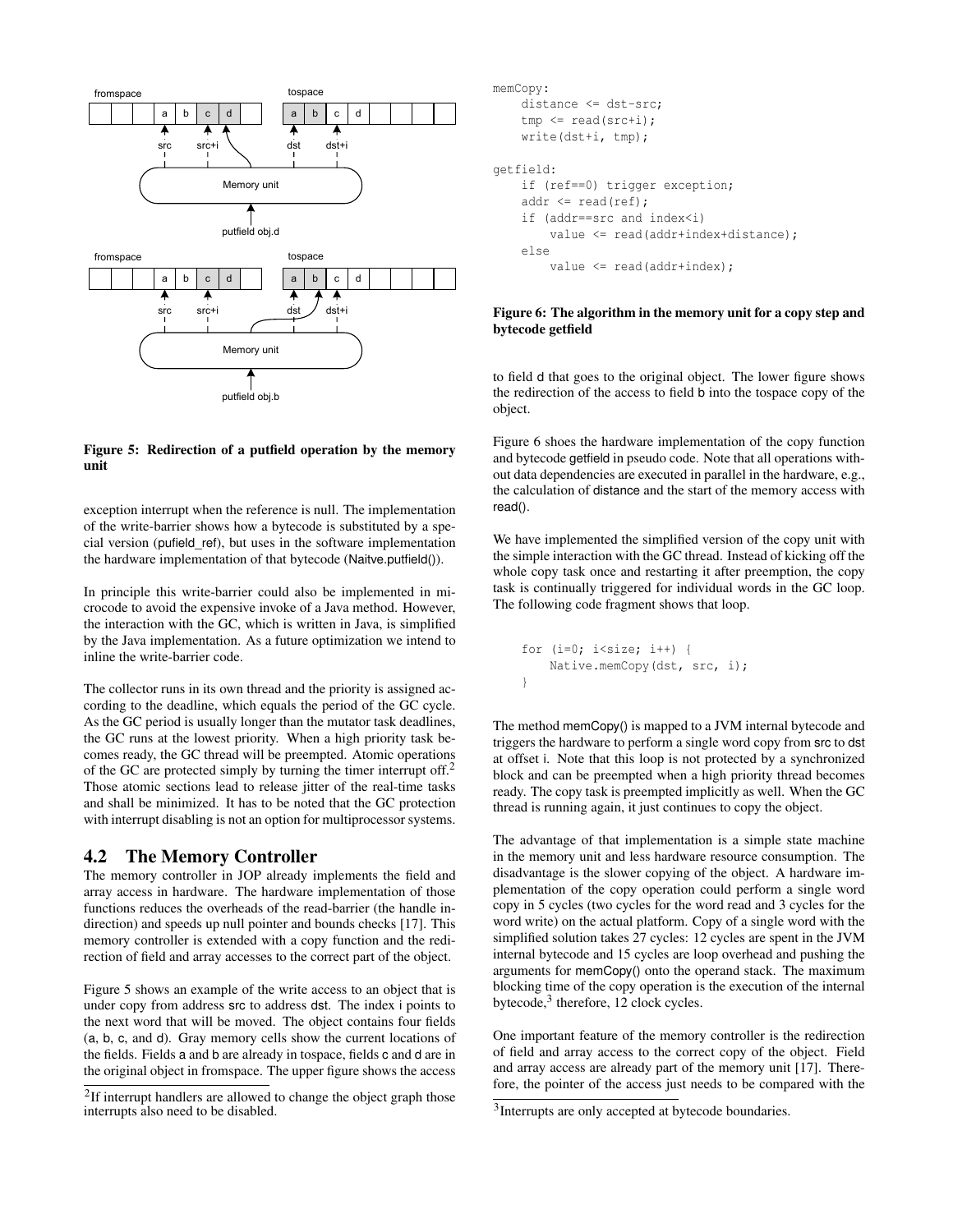| Thread       | Period          | Deadline        | Priority                    |
|--------------|-----------------|-----------------|-----------------------------|
| $\tau_{hf}$  | $100 \mu s$     | $100 \mu s$     | ∍                           |
| $\tau_p$     | $2 \text{ ms}$  | 2 <sub>ms</sub> |                             |
| $\tau_c$     | $10 \text{ ms}$ | $10 \text{ ms}$ | 3                           |
| $\tau_{log}$ | $1000$ ms       | $40 \text{ ms}$ | $\mathcal{D}_{\mathcal{A}}$ |
| $\tau_{gc}$  | $50 \text{ ms}$ | $50 \text{ ms}$ |                             |

Table 1: Task set for the evaluation

pointer of the object currently copied and the index with the copy pointer. If the index is higher than the copy pointer the access is performed normal – the pointer in the handle indirection points to the old copy until the whole copy is performed. The handle is updated afterwards atomically by the GC thread. If the access goes to a field or array element that is already copied, the access is redirected. To speedup the redirection the memory unit precalculates the distance between the old copy and the new copy of the object at the start of the copy operation. This offset is simply added at the effective address calculation when a redirection is necessary.

The redirection is performed in the same cycle as the effective address calculation. Therefore, field and array access takes the same time as in the original implementation. The calculation of the offset and the redirection is carefully designed to avoid introduction of a slow critical path in the memory unit that would reduce the maximum operation frequency of the processor.

The hardware resource consumption of the copy unit is moderate. The additional registers, adders, and multiplexors in the memory unit consume 310 additional logic cells (LC). This is about 10% of the complete processor. However, it doubled the size of the memory unit from 296 LC to 605 LC. The memory unit is now almost as large as the execution unit (669 LC).

### 5. EVALUATION

For the evaluation of the copy unit we have setup a similar experiment as in [20]. The task set contains a 10 kHz high-priority thread  $\tau_{hf}$ . We measure the release jitter of this thread to reason about the blocking time introduced due to the GC thread. Two threads  $(\tau_p,$ τ*c*) act as a producer/consumer pair exchanging arrays. For the experiment the array size is varied to measure the blocking time due to the array copy. The logging thread τ*log* prints out the maximum release jitter of the high-priority task. Thread  $\tau_{gc}$  with the lowest priority performs the GC work.

Table 1 shows the period, deadline, and priorities of the task set. To avoid a constant phasing of the release times slightly different values (prime numbers) of the periods are used and each experiment run for at least 10 minutes.

For reference we performed three base line tests. The first test consisted of only two threads: the high-priority thread  $\tau_{hf}$  and the logging thread τ*log*. The maximum observed jitter was 41 *µ*s. This jitter is introduced by the scheduler.<sup>4</sup> For the second test the GC thread τ*gc* was added and a maximum release jitter of 56 *µ*s was measured. In the last base line test the producer and consumer threads exchanging small objects. In that case two synchronized blocks, to add an object to the list and to remove it, are part of the benchmark. The maximum observed jitter was 68 *µ*s.

|             | Release jitter |                          |  |
|-------------|----------------|--------------------------|--|
| Array size  | original       | copy unit                |  |
| 256 B       | $73 \mu s$     | $68 \mu s$               |  |
| 512 B       | $73 \mu s$     | $67 \text{ }\mu\text{s}$ |  |
| 1 KB        | $72 \mu s$     | $66 \mu s$               |  |
| $2$ KB      | $124 \mu s$    | $66 \mu s$               |  |
| 4 KB        | $226 \mu s$    | $68 \mu s$               |  |
| <b>8 KB</b> |                | $67 \text{ }\mu\text{s}$ |  |

Table 2: Release jitter measured on a 100 MHz processor for the high priority thread with different array sizes

| Array size | original       | Release jitter<br>copy unit |
|------------|----------------|-----------------------------|
| 8 KB       | $415 \mu s$    | $58 \mu s$                  |
| 16 KB      | $804 \mu s$    | $57 \mu s$                  |
| 32 KB      | $1572 \,\mu s$ | $57 \mu s$                  |
| 64 KB      | $3137 \mu s$   | $58 \mu s$                  |
| 128 KB     | $6252 \mu s$   | $58 \mu s$                  |
| 256 KB     | $12464 \mu s$  | $58 \mu s$                  |

Table 3: Release jitter measured on a 100 MHz processor with statically allocated arrays of different sizes

For the copy unit test the producer and consumer exchange integer arrays. The producer allocates one array each period and appends it to the list. The consumer removes all array elements from the list. Depending on the phasing of the threads 4 to 6 elements are removed. We increased the array size until the GC thread was unable to keep up with the collection.

The maximum observed release jitter of  $\tau_{hf}$  for various array sizes is reported in Table 2. The second column gives the jitter values for the GC that performs the object/array copy atomically. The third column shows the jitter values with the proposed copy unit. Performing the array copy atomically introduces considerable jitter for the high frequency thread. The interruptible array copy performed by the proposed copy unit introduces no additional jitter.

With an 8 KB array the JVM run out of memory as the GC thread could not keep up with the allocation of the producer thread. For arrays larger than 1 KB the blocking time of the atomic copy is longer than the period of the high-frequency thread. Therefore, some iterations of the periodic thread are either delayed for more than the period or lost.<sup>5</sup>

To check the observed blocking time in the original version we analyze the copy time. In the original version of JOP the array copy is performed in microcode; one iteration of the microcode loop (where one 32-bit word is copied) needs 18 cycles. Therefore, copying 1 KB takes 46 *µ*s at 100 MHz (1024/4 × 18/100). This value is in line with the measurement.

To measure blocking times for larger arrays we performed a second experiment. At program start, as many arrays of a given size

<sup>4</sup>The scheduling decision and the thread dispatch consume about 20 *µ*s.

<sup>5</sup>Wether an iteration is completely lost or delayed depends on the scheduler implementation on a deadline miss. If the next release time is adjusted, the default implementation on JOP to avoid queuing up pending releases, some iterations can get lost. When the next release times are not adjusted, as configured for this experiment, the periodic thread can try to 'catch up' in the following releases.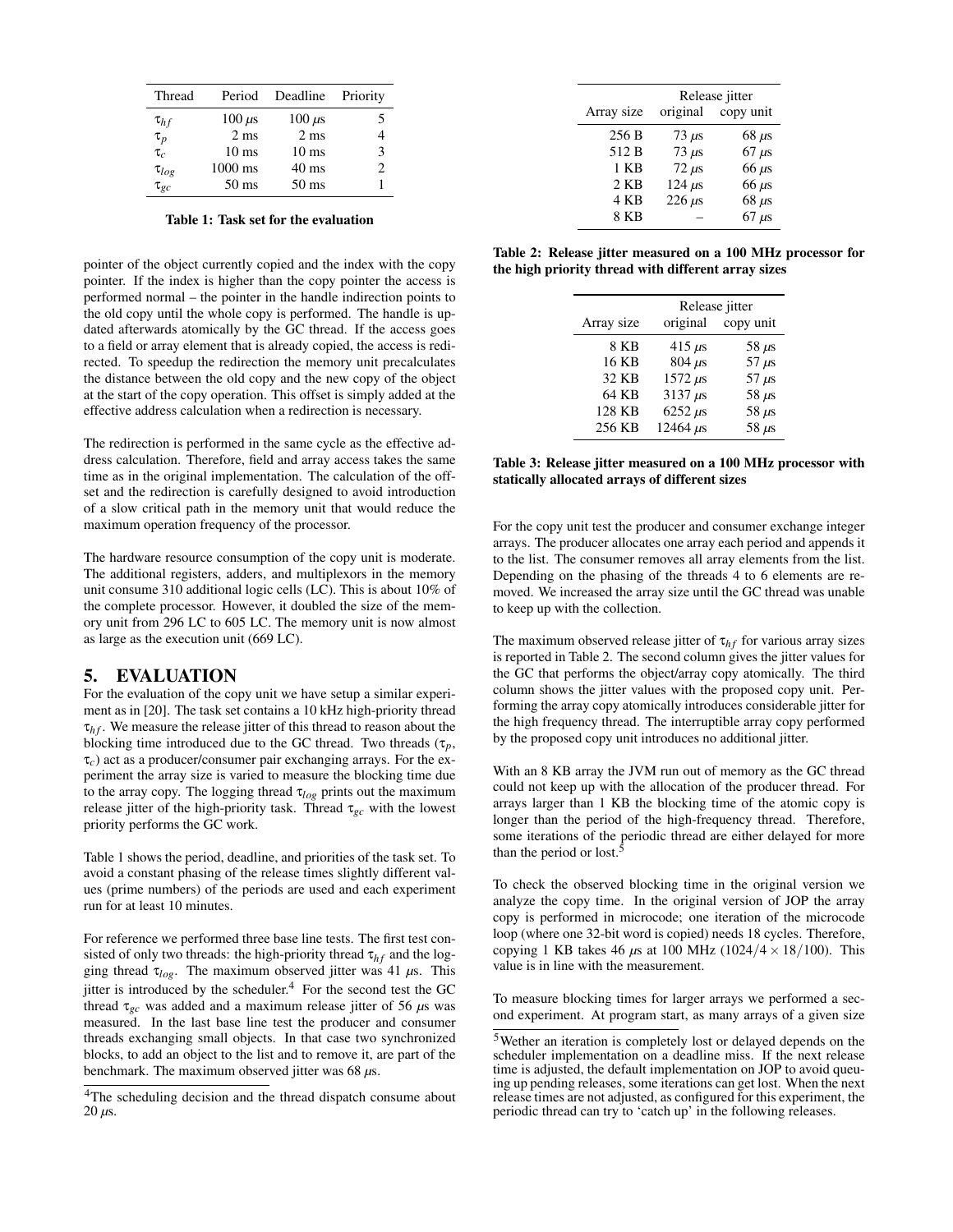as fit into one semi-space are allocated and only threads  $\tau_{hf}$ ,  $\tau_{gc}$ , and  $\tau_{log}$  are started. The period of  $\tau_{gc}$  is set to 1 ms (a deadline that will be missed) so the GC thread runs effectively as a background thread. To provoke more GC runs we moved the memory initialization for new objects from the GC thread to the allocation operation (bytecode newarray). Table 3 shows the observed results.

For an atomic array copy we observe the expected linear increase of the blocking time with respect to the array size. The blocking time is about 50 *µ*s/KB and verifies the results from the first experiment. The array copy with the copy unit results in no additional latency due to the GC thread. The release jitter times are lower in this experiment than in the former one as fewer threads are running (no producer and consumer threads).

## 6. DISCUSSION

From the evaluation it can be seen that an interruptible copy unit in the memory controller can eliminate blocking time due to compaction during GC. Without such a unit arrays larger than 1 KB introduce blocking and therefore release jitter for high priority realtime threads. Objects are usually way smaller and providing hardware support to copy those objects is therefore not necessary. For small arrays and objects, the blocking due to thread dispatching dominates. The jitter introduced by the scheduler is between 60 *µ*s and 70  $\mu$ s for the 100 MHz system. If we want to run higher frequency threads (e.g., at 100 kHz) we need to enhance thread scheduling and dispatch. The GC is not the limiting factor anymore.

There is some room for improvement in the implementation. The simple implementation of triggering just a single word copy transaction results in a slow copy. A more advanced memory controller could speedup the copy task by a factor of 5. However, copy speed was not the main focus of the implementation. We aimed at fine grain granularity of atomic operations. Furthermore, there is some room to reduce the resource consumption in the memory controller.

We have implemented the copy unit in the context of a Java processor – a natural choice. It will be an interesting experiment to enhance a RISC processor that executes compiled Java with such a copy unit. The RISC processor needs to be extended by customized instructions for array access that cooperate with the copy unit. Enhancing a RISC pipeline with array access is a good idea anyway. Array bounds check and null pointer check without a MMU is expensive for compiled Java, even though some checks can be eliminated by the compiler.

For a chip multiprocessor (CMP) version of JOP [12] the memory controller must be split. The redirection of object and array access has to be performed for all cores. Therefore, this functionality has to be placed after the memory arbiter. The copy task itself will be a simple DMA master connected to the arbiter in the same way as CPU cores. For time sliced arbitration of the memory bus the copy task does not need to be interrupted on a thread switch. The arbiter itself performs the interruption and guarantees the bandwidth for the individual cores. The time sliced arbiter reserves bandwidth for the copy unit. This bandwidth consumption by the copy unit will be integrated into the WCET analysis as any other thread/processor.

On a CMP system the whole memory controller, including the logic for the field and array access, can be placed between the arbiter and the memory interface. Therefore, the pressure to reduce the resource consumption of that unit diminishes. However, in order

to support local, program managed memory, some functionality of the memory controller core is still needed processor locally. The best balance between local and shard functionality of the memory controller is the topic of future research.

# 7. CONCLUSION

Atomic copy of large arrays by a compacting garbage collector introduces considerable blocking times for real-time threads. In this paper we proposed and evaluated a hardware extension to eliminate that blocking time. A copy unit performs the object and array copy and redirects field and array access to the correction version of the object or array. An important feature of the proposed copy unit is scheduling the copy task at GC priority. Therefore, a high priority real-time thread can interrupt the copy task at single word copy boundaries. As the copy task is completely interrupted (no background activity) it does not influence the WCET of real-time threads.

With the proposed solution the main source of blocking due to a real-time garbage collector is practically removed. The second source of blocking is due to atomic root scanning of the threads' runtime stack. This issue is addressed in an accompanying paper [14] by scheduling of the root scanning task. Both solutions together allow using a real-time GC concurrently to high frequency real-time tasks. In the 100 MHz JOP system, which is used for the evaluation of the approach, it is feasible to run a thread at 10 kHz concurrently to GC without losing a single deadline.

The current implementation of the copy unit is for uniprocessors. We plan to implement the copy unit in the CMP version of JOP. The copy unit needs to redirect access from all processors during the copy. Therefore, part of the functionality has to be placed after the memory arbiter. In a CMP setting with a time sliced arbiter the bandwidth is reserved for the copy task – the copy unit will act just like another CPU. In that case the copy task does not need to be interrupted as proposed for the uniprocessor version.

## 8. ACKNOWLEDGEMENT

The research leading to these results has received funding from the European Community's Seventh Framework Programme [FP7/2007- 2013] under grant agreement number 216682 (JEOPARD).

## 9. REFERENCES

- [1] D. F. Bacon, P. Cheng, and V. T. Rajan. A real-time garbage collector with low overhead and consistent utilization. In *POPL '03: Proceedings of the 30th ACM SIGPLAN-SIGACT symposium on Principles of programming languages*, pages 285–298, New York, NY, USA, 2003. ACM Press.
- [2] H. G. Baker. List processing in real time on a serial computer. *Commun. ACM*, 21(4):280–294, 1978.
- [3] G. Bollella, J. Gosling, B. Brosgol, P. Dibble, S. Furr, and M. Turnbull. *The Real-Time Specification for Java*. Java Series. Addison-Wesley, June 2000.
- [4] R. A. Brooks. Trading data space for reduced time and code space in real-time garbage collection on stock hardware. In P. C. G. L. Steele, Jr., editor, *LISP and Functional Programming. Conference Record of the 1984 ACM Symposium, Austin, Texas, August 6-8, 1984*, number ISBN 0-89791-142-3, New York, 1984. ACM.
- [5] E. W. Dijkstra, L. Lamport, A. J. Martin, C. S. Scholten, and E. F. M. Steffens. On-the-fly garbage collection: an exercise in cooperation. *Commun. ACM*, 21(11):966–975, 1978.